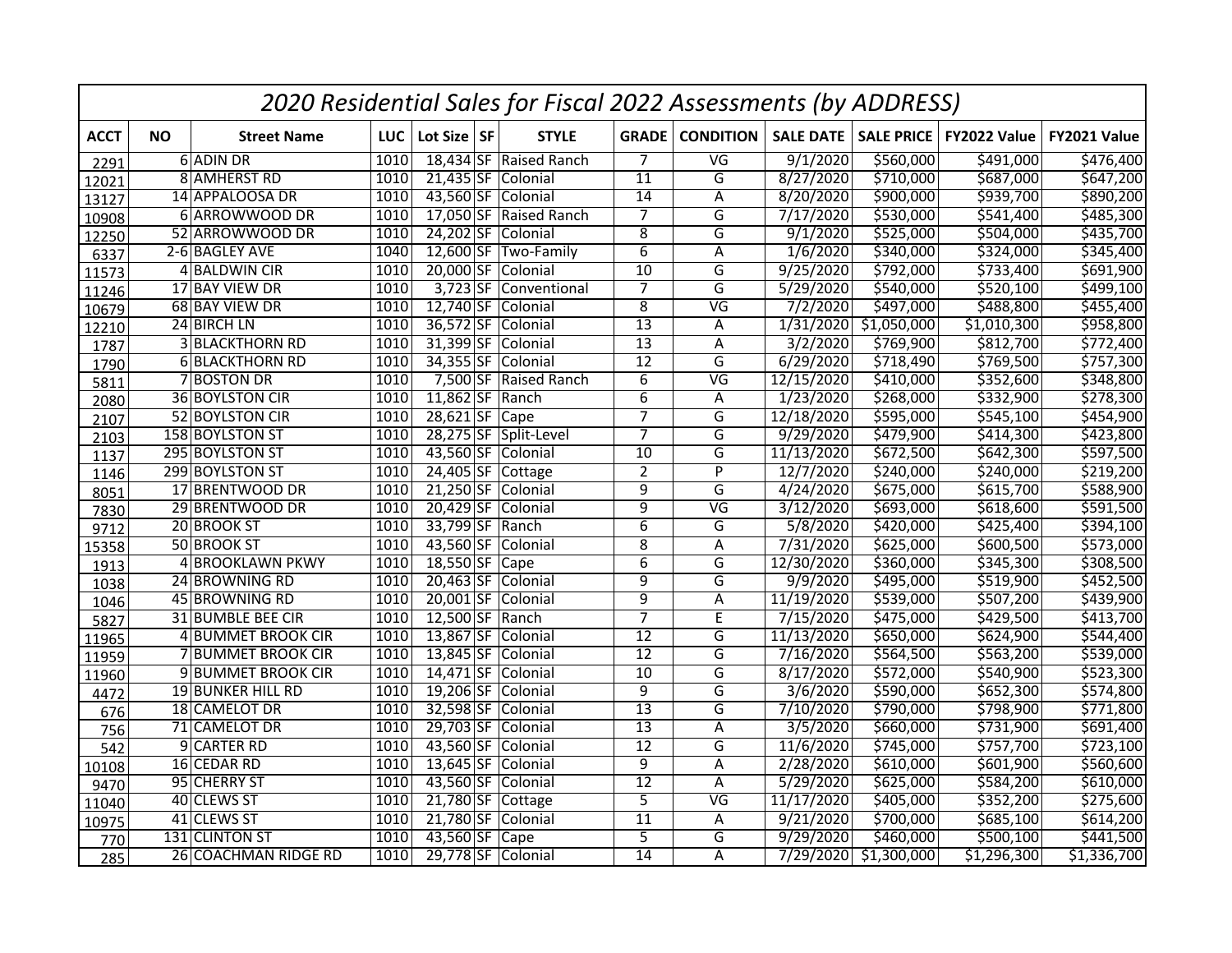|             |           |                        |      |                 | 2020 Residential Sales for Fiscal 2022 Assessments (by ADDRESS) |                 |                          |                     |                   |              |              |
|-------------|-----------|------------------------|------|-----------------|-----------------------------------------------------------------|-----------------|--------------------------|---------------------|-------------------|--------------|--------------|
| <b>ACCT</b> | <b>NO</b> | <b>Street Name</b>     | LUC  | Lot Size SF     | <b>STYLE</b>                                                    | <b>GRADE</b>    | <b>CONDITION</b>         | <b>SALE DATE</b>    | <b>SALE PRICE</b> | FY2022 Value | FY2021 Value |
| 268         |           | 85 COLONIAL DR         | 1010 |                 | 30,329 SF Colonial                                              | 9               | A                        | 8/31/2020           | \$645,000         | \$685,400    | \$685,700    |
| 7821        |           | 15 COMSTOCK DR         | 1010 |                 | 29,693 SF Colonial                                              | $\overline{9}$  | $\overline{G}$           | 7/22/2020           | \$660,000         | \$590,000    | \$567,000    |
| 5796        |           | 8 COOK ST              | 1010 |                 | 9,150 SF Colonial                                               | 7               | G                        | 12/31/2020          | \$500,000         | \$438,900    | \$428,100    |
| 12458       |           | 6 COX LN               | 1010 |                 | 43,560 SF Colonial                                              | 10              | G                        | 6/25/2020           | \$747,000         | \$693,700    | \$663,700    |
| 4893        |           | 83 CRESCENT ST         | 1010 | 10,996 SF Cape  |                                                                 | 6               | G                        | 7/1/2020            | \$390,000         | \$382,000    | \$315,400    |
| 7299        |           | 122 CRESCENT ST        | 1010 | 12,540 SF Ranch |                                                                 | $\overline{6}$  | $\overline{\mathsf{VG}}$ | 7/13/2020           | \$400,000         | \$398,400    | \$340,200    |
| 1937        |           | 41 CYPRESS AVE         | 1010 | 20,000 SF Cape  |                                                                 | $\overline{7}$  | G                        | 5/26/2020           | \$450,000         | \$497,700    | \$425,800    |
| 10298       |           | 9 DALPHEN RD           | 1010 |                 | 9,027 SF Ranch                                                  | $\overline{6}$  | Α                        | 10/9/2020           | \$370,000         | \$358,700    | \$303,100    |
| 2771        |           | 4 DANA RD              | 1010 |                 | 12,560 SF Colonial                                              | 10              | G                        | 9/15/2020           | \$590,000         | \$550,100    | \$519,800    |
| 12315       |           | 7 DARREN DR            | 1010 | $14,675$ SF     | Colonial                                                        | $\overline{11}$ | $\overline{G}$           | 10/19/2020          | \$685,000         | \$612,400    | \$569,900    |
| 11178       |           | 10 DEER RUN DR         | 1010 | 22,859 SF       | Colonial                                                        | $\overline{10}$ | G                        | 2/14/2020           | \$701,000         | \$692,000    | \$659,300    |
| 351         |           | 9 DEERFIELD RD         | 1010 | 13,300 SF Ranch |                                                                 | $\overline{7}$  | Α                        | 9/28/2020           | \$410,000         | \$384,300    | \$386,400    |
| 11598       |           | <b>8 DICKINSON CIR</b> | 1010 | 24,939 SF       | Colonial                                                        | $\overline{10}$ | G                        | 9/30/2020           | \$810,000         | \$738,400    | \$704,500    |
| 3746        |           | 8 EAST AVE             | 1010 | $9,620$ SF      | Colonial                                                        | 8               | E                        | 5/28/2020           | \$525,000         | \$530,600    | \$465,800    |
| 10649       |           | 69 EDGEMERE BLVD       | 1010 | 17,012 SF Ranch |                                                                 | $\overline{8}$  | $\overline{\mathsf{VG}}$ | 9/10/2020           | \$431,000         | \$386,000    | \$283,200    |
| 5365        |           | 67 EDGEWOOD RD         | 1010 | $11,178$ SF     | <b>Raised Ranch</b>                                             | 7               | $\overline{\mathsf{G}}$  | 1/21/2020           | \$360,000         | \$357,900    | \$360,800    |
| 10449       |           | 26 FARMINGTON DR       | 1010 | $23,144$ SF     | Colonial                                                        | 10              | G                        | 8/28/2020           | \$710,000         | \$664,100    | \$630,800    |
| 5589        |           | 9 FARVIEW AVE          | 1010 |                 | $7,500$ SF Ranch                                                | $\overline{6}$  | $\overline{\mathsf{VG}}$ | 3/2/2020            | \$345,000         | \$366,600    | \$312,600    |
| 5378        |           | <b>30 FERNCROFT RD</b> | 1010 | $13,511$ SF     | Ranch                                                           | $\overline{6}$  | G                        | 5/14/2020           | \$435,000         | \$403,600    | \$345,300    |
| 6141        |           | 4 FLINTLOCK DR         | 1010 |                 | 20,183 SF Colonial                                              | 10              | G                        | 5/28/2020           | \$565,000         | \$534,700    | \$515,000    |
| 6131        |           | 21 FLINTLOCK DR        | 1010 | 32,108 SF       | Colonial                                                        | $\overline{10}$ | A                        | 3/5/2020            | \$635,000         | \$670,900    | \$631,700    |
| 5635        |           | 9 FLORAL ST            | 1010 | 25,354 SF Cape  |                                                                 | $\overline{5}$  | A                        | 2/12/2020           | \$309,000         | \$346,100    | \$316,100    |
| 5909        |           | 96 FLORAL ST           | 1010 |                 | 12,971 SF Colonial                                              | $\overline{8}$  | G                        | 11/25/2020          | \$587,500         | \$562,600    | \$488,100    |
| 5998        |           | 171 FLORAL ST          | 1010 | 13,643 SF Ranch |                                                                 | 7               | G                        | 4/10/2020           | \$405,000         | \$417,200    | \$358,800    |
| 6082        |           | 181 FLORAL ST          | 1010 | 24,386 SF Cape  |                                                                 | 6               | $\overline{\mathsf{VG}}$ | $\frac{3}{30/2020}$ | \$569,000         | \$631,300    | \$549,100    |
| 3740        |           | 10 FOUNDERS RD         | 1010 |                 | 13,538 SF Colonial                                              | $\overline{9}$  | $\overline{G}$           | 7/15/2020           | \$519,000         | \$561,300    | \$541,600    |
| 1478        |           | 8 FOX HILL RD          | 1010 |                 | 17,335 SF Colonial                                              | $\overline{10}$ | $\overline{\mathsf{G}}$  | 7/27/2020           | \$540,000         | \$518,800    | \$497,700    |
| 3438        |           | 14 FRANCIS AVE         | 1040 |                 | 11,979 SF Colonial                                              | $\overline{6}$  | G                        | 9/30/2020           | \$501,100         | \$422,300    | \$360,800    |
| 3270        |           | 17 FRANCIS AVE         | 1010 | 11,465 SF Ranch |                                                                 | $\overline{6}$  | $\overline{\mathsf{G}}$  | 9/18/2020           | \$401,000         | \$372,400    | \$303,200    |
| 3316        |           | 22 FRANCIS AVE         | 1010 | 17,215 SF Ranch |                                                                 | $\overline{6}$  | F                        | 11/23/2020          | \$331,000         | \$408,400    | \$329,900    |
| 4179        |           | 32 FYRBECK AVE         | 1010 | 11,250 SF Cape  |                                                                 | $6\overline{6}$ | Α                        | 1/21/2020           | \$295,000         | \$302,600    | \$278,500    |
| 3030        |           | 9 GAGE LN              | 1010 |                 | 9,816 SF Ranch                                                  | $\overline{6}$  | $\overline{\mathsf{VG}}$ | 8/21/2020           | \$421,000         | \$409,600    | \$342,200    |
| 3262        |           | 42 GATES RD            | 1010 |                 | $9,085$ SF Ranch                                                | $\overline{7}$  | Α                        | 10/29/2020          | \$375,000         | \$328,900    | \$320,500    |
| 607         |           | 9 GLEN GERY RD         | 1010 |                 | 20,790 SF Colonial                                              | $\overline{12}$ | $\overline{G}$           | 4/2/2020            | \$631,000         | \$601,100    | \$578,000    |
| 5154        |           | 25 GLEN TER            | 1010 |                 | $9,000$ SF Ranch                                                | $\overline{6}$  | G                        | 11/13/2020          | \$415,000         | \$384,700    | \$325,200    |
| 15338       |           | 89 GOLD ST             | 1010 |                 | 25,066 SF Colonial                                              | 10              |                          | 8/13/2020           | \$702,500         | \$712,200    | \$679,400    |
| 5098        |           | 2 GOLDEN HILL AVE      | 1010 | $8,377$ SF      | Ranch                                                           | $\overline{6}$  | G                        | 9/3/2020            | \$360,000         | \$352,300    | \$296,400    |
| 6859        |           | 15 GORDON RD           | 1010 | 4,955 SF Cape   |                                                                 | $\overline{6}$  | G                        | 7/27/2020           | \$278,000         | \$259,400    | \$231,700    |
| 6956        |           | 26 GORDON RD           | 1010 |                 | 5,000 SF Colonial                                               | 6               | G                        | 11/3/2020           | \$350,000         | \$318,400    | \$289,400    |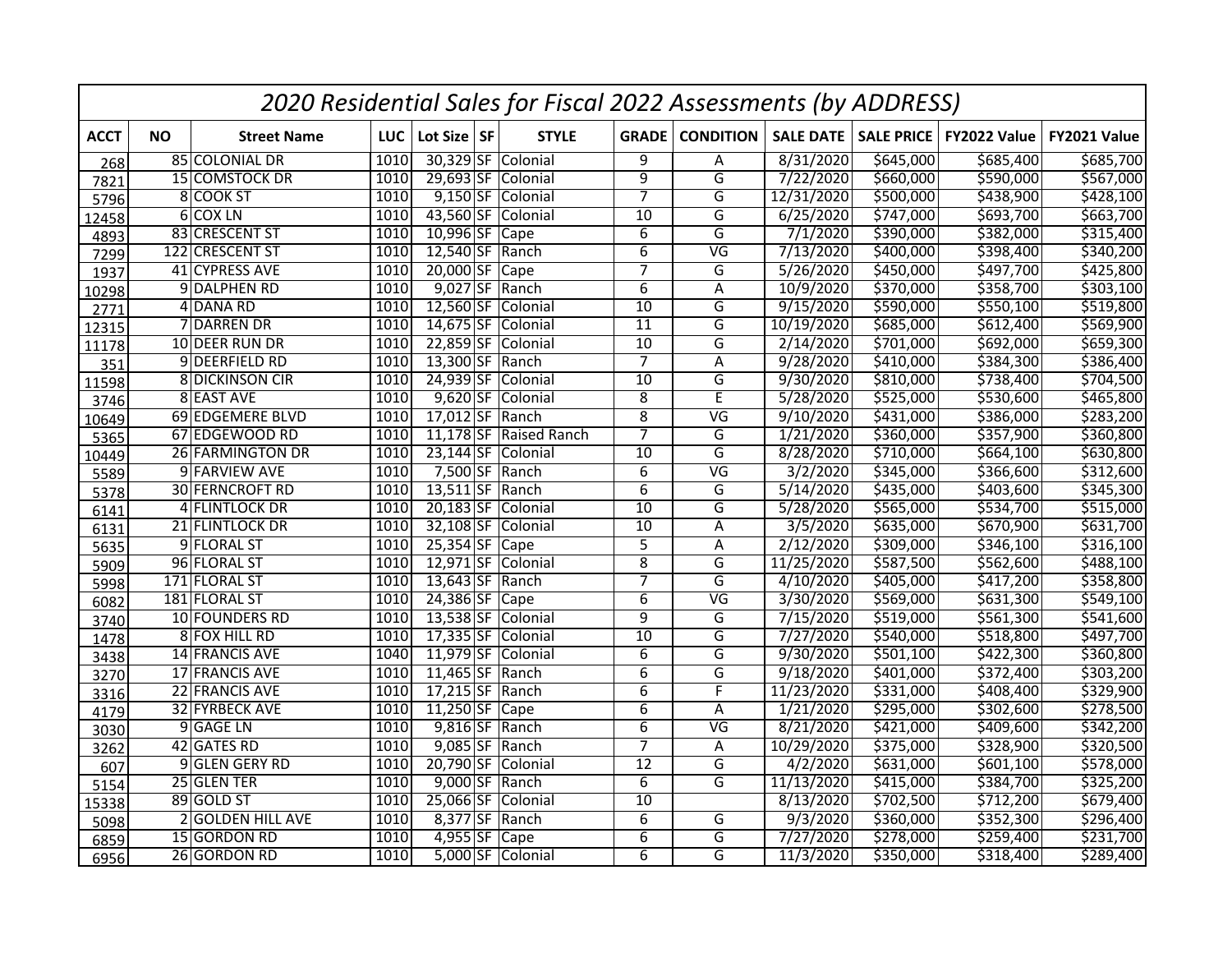|             |           |                        |            |                 | 2020 Residential Sales for Fiscal 2022 Assessments (by ADDRESS) |                 |                          |                  |                   |                       |              |
|-------------|-----------|------------------------|------------|-----------------|-----------------------------------------------------------------|-----------------|--------------------------|------------------|-------------------|-----------------------|--------------|
| <b>ACCT</b> | <b>NO</b> | <b>Street Name</b>     | <b>LUC</b> | Lot Size SF     | <b>STYLE</b>                                                    | <b>GRADE</b>    | <b>CONDITION</b>         | <b>SALE DATE</b> | <b>SALE PRICE</b> | FY2022 Value          | FY2021 Value |
| 5359        |           | 104 GRAFTON ST         | 1010       |                 | 10,620 SF Cottage                                               | 6               | G                        | 11/25/2020       | \$340,500         | \$288,600             | \$257,800    |
| 5279        |           | 106 GRAFTON ST         | 1010       | $6,820$ SF Cape |                                                                 | $\overline{7}$  | E                        | 12/15/2020       | \$447,000         | \$439,200             | \$360,800    |
| 5226        |           | 108 GRAFTON ST         | 1010       |                 | 12,891 SF Cottage                                               | 7               | F                        | 6/8/2020         | \$315,000         | \$358,700             | \$371,000    |
| 10379       |           | 520 GRAFTON ST         | 1010       |                 | 43,560 SF Colonial                                              | $\overline{6}$  | F                        | 10/2/2020        | \$510,000         | \$531,300             | \$555,200    |
| 10990       |           | 785 GRAFTON ST         | 1010       | $24,153$ SF     | $\overline{Cape}$                                               | 9               | R                        | 9/1/2020         | \$432,000         | \$393,600             | \$358,900    |
| 11436       |           | 790 GRAFTON ST         | 1010       | 43,560 SF       | $\vert$ Cape                                                    | $\overline{6}$  | Α                        | 9/30/2020        | \$388,000         | $\overline{$}349,000$ | \$314,300    |
| 14069       |           | 169 GREEN ST           | 1010       | 26,876 SF       | Colonial                                                        | 13              | $\overline{\mathsf{A}}$  | 9/30/2020        | \$975,000         | \$870,400             | \$824,200    |
| 879         |           | 22 GREENBRIAR DR       | 1010       | 40,933 SF       | Colonial                                                        | $\overline{10}$ | $\overline{\mathsf{G}}$  | 3/26/2020        | \$510,000         | \$504,500             | \$485,400    |
| 2467        |           | 7 GREENLEAF FARMS CIR  | 1010       | 43,560 SF       | Cape                                                            | $\overline{11}$ | G                        | 9/1/2020         | \$940,000         | 5964,000              | \$950,400    |
| 13424       |           | 5 GROVE MEADOW LN      | 1010       | $12,564$ SF     | Cape                                                            | $\overline{7}$  | Α                        | 8/28/2020        | \$630,000         | \$637,100             | \$678,300    |
| 10390       |           | 21 GROVE ST            | 1010       | $19,469$ SF     | Cape                                                            | $\overline{6}$  | A                        | 10/1/2020        | \$363,000         | \$388,500             | \$337,200    |
| 10407       |           | 34 GROVE ST            | 1010       |                 | 43,560 SF Contemporary                                          | 8               | A                        | 5/14/2020        | \$524,900         | \$510,400             | \$492,200    |
| 970         |           | 119 GULF ST            | 1010       | 33,661 SF       | Ranch                                                           | $\overline{6}$  | A                        | 6/29/2020        | \$330,000         | \$353,500             | \$346,000    |
| 14442       |           | 134 GULF ST            | 1010       | 30,000 SF       | Colonial                                                        | $\overline{7}$  | Α                        | 4/24/2020        | \$550,000         | \$598,000             | \$572,300    |
| 14441       |           | 136 GULF ST            | 1010       | 30,000 SF       | Colonial                                                        | $\overline{7}$  | A                        | 7/16/2020        | \$545,000         | \$597,600             | \$567,100    |
| 15098       |           | 249 GULF ST            | 1010       | 43,560 SF       | Colonial                                                        | 8               | Α                        | 1/31/2020        | \$665,000         | \$688,200             | \$657,000    |
| 14678       |           | 271 GULF ST            | 1010       | 29,969 SF       | Colonial                                                        | $\overline{9}$  | A                        | 10/2/2020        | \$1,050,000       | \$1,016,100           | \$873,800    |
| 865         |           | 311 GULF ST            | 1010       | 43,560 SF       | Ranch                                                           | $\overline{5}$  | F                        | 1/3/2020         | \$353,000         | \$394,100             | \$386,400    |
| 4860        |           | 7 HAPGOOD WAY          | 1010       | $9,607$ SF      | Cape                                                            | $\overline{7}$  | $\overline{\mathsf{VG}}$ | 5/27/2020        | \$454,000         | \$415,800             | \$379,600    |
| 4988        |           | 10 HAPGOOD WAY         | 1010       | 8,400 SF        | Colonial                                                        | $\overline{10}$ | G                        | 5/1/2020         | \$419,000         | \$447,800             | \$390,000    |
| 13433       |           | 15 HARLOW RD           | 1010       | 43,560 SF       | Cape                                                            | $\overline{9}$  | Α                        | 10/27/2020       | \$989,000         | \$906,700             | \$784,400    |
| 3685        |           | 16 HARVARD AVE         | 1010       | 10,000 SF       | Ranch                                                           | $\overline{6}$  | G                        | 10/2/2020        | \$419,900         | \$417,100             | \$357,100    |
| 11588       |           | 29 HAWTHORNE RD        | 1010       | 20,000 SF       | Colonial                                                        | 10              | $\overline{\mathsf{G}}$  | 12/10/2020       | \$756,000         | \$701,400             | \$615,900    |
| 11620       |           | <b>32 HAWTHORNE RD</b> | 1010       |                 | 20,002 SF Colonial                                              | $\overline{10}$ | G                        | 2/28/2020        | \$865,000         | \$826,300             | \$786,300    |
| 505         |           | 15 HEATHERWOOD DR      | 1010       |                 | 15,706 SF Colonial                                              | 10              | G                        | 12/4/2020        | \$580,000         | \$505,600             | \$481,100    |
| 504         |           | 16 HEATHERWOOD DR      | 1010       |                 | 15,851 SF Colonial                                              | $\overline{10}$ | $\overline{G}$           | 2/28/2020        | \$575,000         | \$566,900             | \$542,300    |
| 492         |           | 17 HEATHERWOOD DR      | 1010       |                 | 12,650 SF Raised Ranch                                          | $\overline{7}$  | $\overline{\mathsf{F}}$  | 1/10/2020        | \$377,000         | \$440,000             | \$462,000    |
| 11725       |           | 53 HEMINGWAY ST        | 1010       |                 | 27,174 SF Colonial                                              | 10              | G                        | 11/10/2020       | \$783,000         | 5719,100              | \$685,200    |
| 11535       |           | 1 HEMLOCK CIR          | 1010       | $23,661$ SF     | Colonial                                                        | $\overline{12}$ | $\overline{\mathsf{G}}$  | 9/18/2020        | \$720,000         | \$701,700             | \$671,100    |
| 9493        |           | 8B HEYWOOD ST          | 1010       |                 | 43,560 SF Colonial                                              | $\overline{12}$ | A                        | 4/10/2020        | \$785,940         | \$803,400             | \$765,900    |
| 12958       |           | 4 HICKORY BEND RD      | 1010       | 22,795 SF       | Colonial                                                        | 14              | Α                        | 6/15/2020        | \$950,000         | \$1,006,900           | \$943,000    |
| 1734        |           | 111 HILL ST            | 1010       | 20,688 SF       | Colonial                                                        | $\overline{8}$  | G                        | 8/24/2020        | \$566,000         | \$548,100             | \$520,300    |
| 5424        |           | 8 HILLCREST AVE        | 1010       |                 | 16,522 SF Raised Ranch                                          | $\overline{9}$  | G                        | 6/4/2020         | \$580,000         | \$606,000             | \$540,200    |
| 5271        |           | 16 HILLCREST AVE       | 1010       | 14,110 SF Ranch |                                                                 | $\overline{7}$  | $\overline{G}$           | 11/18/2020       | \$382,000         | \$399,800             | \$319,400    |
| 9302        |           | 68 HILLSIDE DR         | 1010       | $12,501$ SF     | Colonial                                                        | $\overline{8}$  | G                        | 7/30/2020        | \$530,000         | \$486,900             | \$420,700    |
| 3533        |           | 1 HOLLY LN             | 1010       | 12,797 SF       | Colonial                                                        | $\overline{9}$  | G                        | 12/4/2020        | \$565,000         | 5543,400              | \$474,600    |
| 2345        |           | 71 HOLMAN ST           | 1010       | 12,500 SF       | Colonial                                                        | $\overline{10}$ | G                        | 1/30/2020        | \$615,540         | \$662,300             | \$597,600    |
| 2341        |           | 81 HOLMAN ST           | 1010       | 20,803 SF       | Ranch                                                           | $\overline{7}$  | A                        | 10/14/2020       | \$455,000         | \$382,000             | \$370,800    |
| 12331       |           | 7 HOLT ST              | 1010       |                 | 43,560 SF Colonial                                              | $\overline{9}$  | G                        | 5/28/2020        | \$628,000         | \$622,500             | \$596,000    |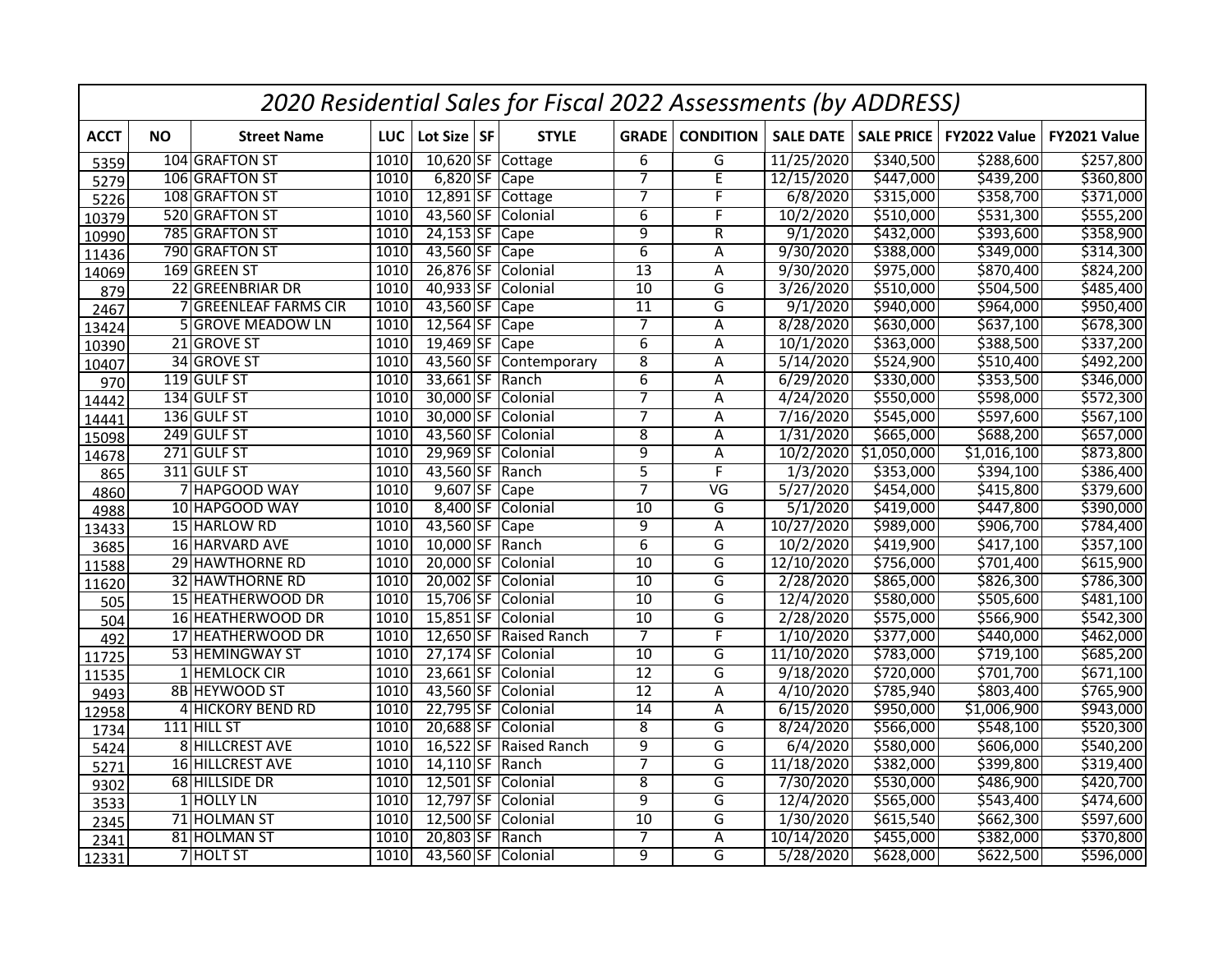|             |           |                         |            |                 | 2020 Residential Sales for Fiscal 2022 Assessments (by ADDRESS) |                 |                          |                  |                         |              |              |
|-------------|-----------|-------------------------|------------|-----------------|-----------------------------------------------------------------|-----------------|--------------------------|------------------|-------------------------|--------------|--------------|
| <b>ACCT</b> | <b>NO</b> | <b>Street Name</b>      | <b>LUC</b> | Lot Size SF     | <b>STYLE</b>                                                    | <b>GRADE</b>    | <b>CONDITION</b>         | <b>SALE DATE</b> | <b>SALE PRICE</b>       | FY2022 Value | FY2021 Value |
| 9365        |           | 13 HYLAIR DR            | 1010       |                 | 15,382 SF Raised Ranch                                          | $\overline{7}$  | Α                        | 11/6/2020        | \$500,000               | \$481,600    | \$396,400    |
| 2700        |           | 28 IRETA RD             | 1010       |                 | 19,640 SF Raised Ranch                                          | $\overline{7}$  | $\overline{G}$           | 8/3/2020         | \$511,000               | \$497,400    | \$495,900    |
| 2707        |           | 50 IRETA RD             | 1010       |                 | 12,530 SF Colonial                                              | $\overline{10}$ | G                        | 10/30/2020       | \$562,000               | \$518,700    | \$494,700    |
| 2734        |           | 51 IRETA RD             | 1010       |                 | 12,829 SF Colonial                                              | 10              | G                        | 8/28/2020        | \$550,000               | \$543,600    | \$511,400    |
| 15019       |           | 1 JACOBSON DR           | 1010       | 20,030 SF       | Colonial                                                        | $\overline{10}$ | Α                        | 3/25/2020        | \$737,500               | \$752,600    | \$708,600    |
| 7186        |           | 41 JANET CIR            | 1010       | 20,940 SF       | Cape                                                            | $\overline{6}$  | G                        | 12/18/2020       | \$370,000               | \$423,200    | \$359,300    |
| 7178        |           | 70 JANET CIR            | 1010       | $7,715$ SF      | Cape                                                            | $\overline{6}$  | $\overline{\mathsf{A}}$  | 12/10/2020       | \$350,000               | \$362,900    | \$319,100    |
| 7090        |           | 36-38 JANET CIR         | 1040       | $17,719$ SF     | Cape                                                            | $\overline{6}$  | $\overline{\mathsf{G}}$  | 9/28/2020        | \$455,000               | \$450,000    | \$376,600    |
| 9371        |           | <b>6JUDICK ST</b>       | 1010       | 10,213 SF Ranch |                                                                 | $\overline{6}$  | G                        | 10/16/2020       | \$390,000               | \$355,700    | \$298,400    |
| 3281        |           | $5-9$ JULIO DR          | 1040       |                 | 13,806 SF Multi-Family                                          | $\overline{7}$  | $\overline{G}$           | 8/19/2020        | \$520,000               | \$534,800    | \$472,600    |
| 2377        |           | 17 KALAMAT FARMS CIR    | 1010       | 43,560 SF       | Colonial                                                        | $\overline{7}$  | A                        | 7/8/2020         | \$659,000               | \$677,000    | \$776,200    |
| 5209        |           | 13 KENILWORTH RD        | 1010       |                 | 9,431 SF Bungalow                                               | $6\overline{6}$ | G                        | 4/29/2020        | \$335,500               | \$319,700    | \$288,800    |
| 5357        |           | <b>18 KENILWORTH RD</b> | 1010       | $9,335$ SF      | $\overline{Cape}$                                               | 7               | G                        | 12/22/2020       | \$375,000               | \$331,600    | \$332,900    |
| 561         |           | 4 KEYES HOUSE RD        | 1010       | 38,919 SF       | Colonial                                                        | $\overline{12}$ | G                        | 7/30/2020        | \$730,000               | \$754,200    | \$725,600    |
| 12133       |           | 40 KEYES HOUSE RD       | 1010       | $20,281$ SF     | Colonial                                                        | 13              | G                        | 7/30/2020        | \$862,500               | \$885,400    | \$841,400    |
| 741         |           | 4 KING ARTHUR RD        | 1010       | 20,000 SF       | Colonial                                                        | $\overline{13}$ | G                        | 8/14/2020        | \$745,000               | \$755,400    | \$694,200    |
| 10350       |           | 3 KINGLET DR            | 1010       | $11,461$ SF     | Ranch                                                           | $\overline{6}$  | G                        | 10/30/2020       | 5410,000                | \$400,500    | \$341,300    |
| 1852        |           | 4 KIRK ST               | 1010       |                 | 6,570 SF Raised Ranch                                           | $\overline{6}$  | $\overline{G}$           | 8/25/2020        | \$361,000               | \$342,500    | \$326,500    |
| 3140        |           | 33 KNOWLTON AVE         | 1010       | 19,980 SF       | Colonial                                                        | $\overline{7}$  | F                        | 7/28/2020        | \$320,000               | \$368,300    | \$342,900    |
| 6099        |           | 20 LADYSLIPPER DR       | 1010       | 18,956 SF       | Colonial                                                        | $\overline{8}$  | Α                        | 4/3/2020         | \$449,000               | \$404,300    | \$411,900    |
| 5181        |           | 62 LAKE ST              | 1010       | $10,563$ SF     | Ranch                                                           | $\overline{6}$  | G                        | 5/5/2020         | \$429,000               | \$442,400    | \$382,000    |
| 7560        |           | 95 LAKE ST              | 1010       | 23,967 SF       | Raised Ranch                                                    | $\overline{7}$  | $\overline{E}$           | 4/30/2020        | \$459,000               | \$479,200    | \$416,900    |
| 7131        |           | 96 LAKE ST              | 1010       | 8,918 SF Cape   |                                                                 | $\overline{6}$  | $\overline{\mathsf{VG}}$ | 6/23/2020        | \$426,000               | \$414,400    | \$349,900    |
| 11568       |           | 435 LAKE ST             | 1010       |                 | 15,636 SF Colonial                                              | $\overline{10}$ | $\overline{\mathsf{G}}$  | 5/12/2020        | \$625,000               | \$625,600    | \$599,300    |
| 11494       |           | 561 LAKE ST             | 1010       |                 | 20,718 SF Colonial                                              | $\overline{8}$  | G                        | 8/3/2020         | \$501,000               | \$446,700    | \$408,300    |
| 10685       |           | 80 LAKESIDE DR          | 1010       |                 | 9,867 SF Cottage                                                | $\overline{5}$  | $\overline{G}$           | 12/23/2020       | \$460,000               | \$446,300    | \$413,400    |
| 4077        |           | <b>6 LEONARD PKWY</b>   | 1010       | 22,500 SF Ranch |                                                                 | $\overline{7}$  | $\overline{\mathsf{VG}}$ | 8/24/2020        | \$585,000               | \$548,800    | \$479,800    |
| 4492        |           | 1 LEXINGTON RD          | 1010       |                 | 19,958 SF Raised Ranch                                          | $\overline{7}$  | Α                        | 9/21/2020        | \$443,000               | \$419,800    | \$384,100    |
| 3657        |           | 11 LIBERTY DR           | 1010       |                 | 5,000 SF Ranch                                                  | 7               | $\overline{\mathsf{VG}}$ | 10/23/2020       | \$325,000               | \$318,600    | \$228,600    |
| 1253        |           | 31 LONGFELLOW RD        | 1010       |                 | 17,500 SF Raised Ranch                                          | $\overline{7}$  | A                        | 10/29/2020       | \$449,550               | \$450,400    | \$421,700    |
| 1204        |           | 32 LONGFELLOW RD        | 1010       | 13,842 SF Cape  |                                                                 | $\overline{7}$  | $\overline{\mathsf{VG}}$ | 2/14/2020        | \$456,000               | \$461,600    | \$385,600    |
| 1178        |           | 34 LONGFELLOW RD        | 1010       | 16,875 SF       | Colonial                                                        | $\overline{7}$  | G                        | 9/30/2020        | \$568,000               | \$491,000    | \$421,700    |
| 1010        |           | 53 LONGFELLOW RD        | 1010       | $21,041$ SF     | Colonial                                                        | 8               | G                        | 11/19/2020       | \$572,500               | \$517,000    | \$446,100    |
| 1007        |           | 66 LONGFELLOW RD        | 1010       |                 | 43,560 SF Colonial                                              | $\overline{9}$  | $\overline{G}$           | 12/14/2020       | \$563,700               | \$593,700    | \$515,100    |
| 2690        |           | 220 MAIN ST             | 1010       | 28,300 SF Ranch |                                                                 | 5               | A                        | 8/3/2020         | \$275,000               | \$278,500    | \$260,600    |
| 2647        |           | 257 MAIN ST             | 1010       | 37,956 SF       | $\overline{)$ Cape                                              | $\overline{8}$  | F                        | 1/31/2020        | \$350,000               | \$415,900    | \$446,400    |
| 11567       |           | 307 MAIN ST             | 1010       | 33,270 SF       | Colonial                                                        | 9               | Α                        | 10/23/2020       | \$648,900               | \$618,800    | \$560,400    |
| 13438       |           | 435 MAIN ST             | 1010       | 43,560 SF       | Colonial                                                        | $\overline{16}$ | E                        | 8/11/2020        | $\overline{51,59}5,000$ | \$1,615,900  | \$1,554,200  |
| 14739       |           | 441 MAIN ST             | 1010       |                 | 34,157 SF Colonial                                              | $\overline{15}$ | A                        | 7/1/2020         | \$1,395,000             | \$1,202,500  | \$1,151,300  |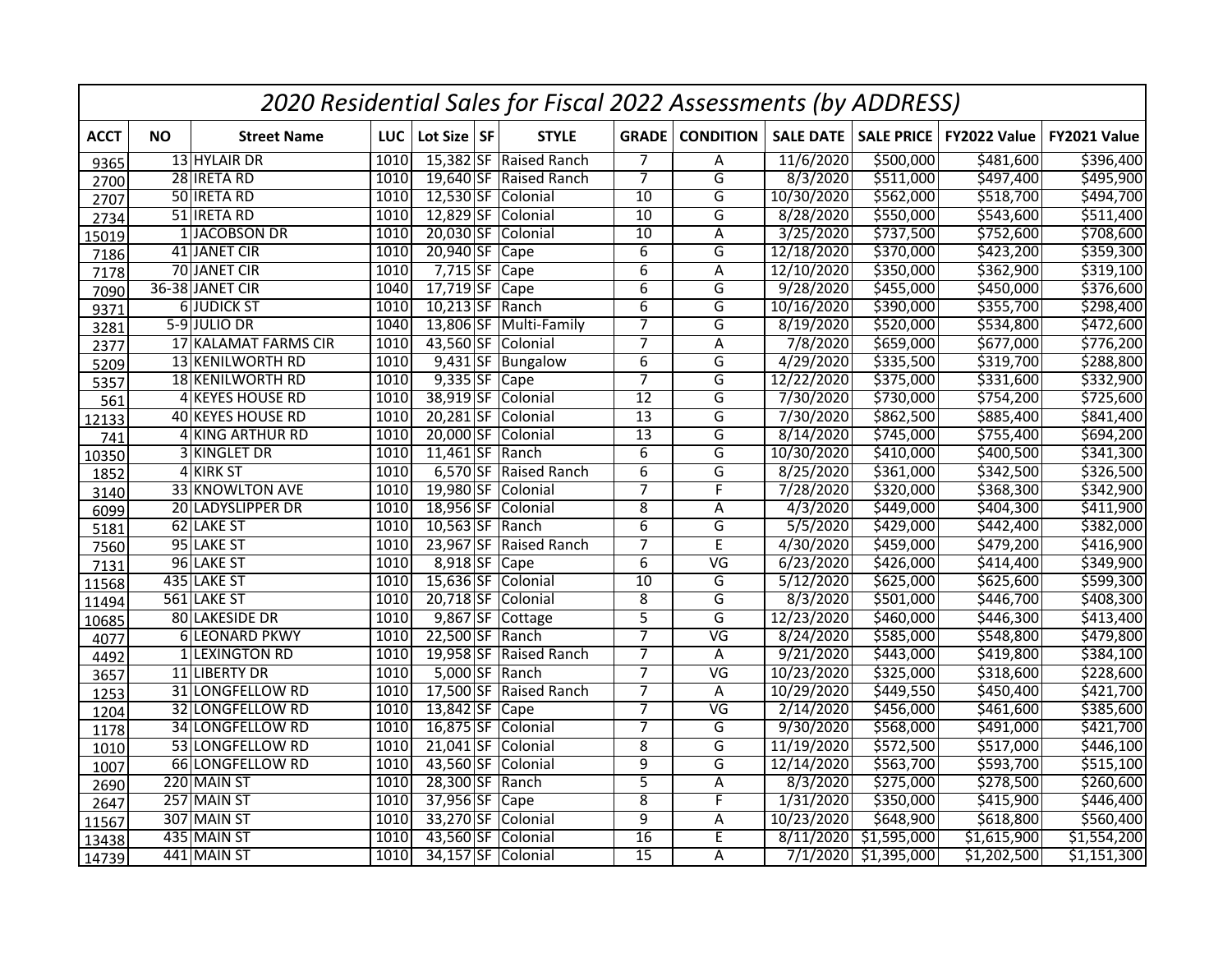|             |           |                           |      |                 | 2020 Residential Sales for Fiscal 2022 Assessments (by ADDRESS) |                 |                          |                  |                   |              |              |
|-------------|-----------|---------------------------|------|-----------------|-----------------------------------------------------------------|-----------------|--------------------------|------------------|-------------------|--------------|--------------|
| <b>ACCT</b> | <b>NO</b> | <b>Street Name</b>        | LUC  | Lot Size SF     | <b>STYLE</b>                                                    | <b>GRADE</b>    | <b>CONDITION</b>         | <b>SALE DATE</b> | <b>SALE PRICE</b> | FY2022 Value | FY2021 Value |
| 15479       |           | 457 MAIN ST               | 1010 |                 | 43,560 SF Colonial                                              | $\overline{17}$ | Α                        | 4/28/2020        | \$1,760,500       | \$1,772,800  | \$1,421,000  |
| 3500        |           | 692 MAIN ST               | 1050 |                 | 8,241 SF Multi-Family                                           | $\overline{8}$  | $\overline{G}$           | 10/14/2020       | \$615,000         | \$582,800    | \$505,800    |
| 3886        |           | 731 MAIN ST               | 1010 |                 | 43,560 SF Colonial                                              | $\overline{8}$  | G                        | 2/25/2020        | \$439,000         | \$527,900    | \$526,400    |
| 4337        |           | 35 MANOR RD               | 1010 | 13,834 SF Cape  |                                                                 | $\overline{6}$  | G                        | 10/9/2020        | \$429,000         | \$435,600    | \$364,400    |
| 4683        |           | 191 MAPLE AVE             | 1040 |                 | 33,576 SF Two-Family                                            | 7               | Α                        | 2/14/2020        | \$560,000         | \$552,200    | \$501,900    |
| 4852        |           | 219 MAPLE AVE             | 1010 |                 | 23,636 SF Bungalow                                              | $\overline{8}$  | G                        | 6/1/2020         | \$487,500         | \$456,500    | \$373,300    |
| 7511        |           | 2 MAYFLOWER CIR           | 1010 |                 | 34,642 SF Colonial                                              | $\overline{8}$  | G                        | 10/9/2020        | \$463,500         | 5453,300     | \$445,000    |
| 7540        |           | 7 MELODY LN               | 1010 | 17,184 SF       | Ranch                                                           | $\overline{6}$  | $\overline{\mathsf{VG}}$ | 12/15/2020       | \$370,000         | \$320,100    | \$297,700    |
| 1252        |           | 19 MERCURY DR             | 1010 | 12,500 SF Ranch |                                                                 | $\overline{6}$  | G                        | 7/31/2020        | \$375,000         | \$331,800    | \$333,200    |
| 1765        |           | 2 MERLIN CIR              | 1010 | $23,019$ SF     | Colonial                                                        | $\overline{13}$ | $\overline{G}$           | 7/23/2020        | \$755,000         | \$746,600    | \$738,800    |
| 2091        |           | 5 MERRIAM AVE             | 1010 | 12,936 SF       | Colonial                                                        | $\overline{13}$ | G                        | 7/9/2020         | \$885,000         | \$858,200    | 5791,100     |
| 4545        |           | 31 MINUTEMAN WAY          | 1010 | 20,000 SF       | Colonial                                                        | $\overline{9}$  | G                        | 10/9/2020        | \$600,000         | \$668,700    | \$585,800    |
| 2861        |           | <b>3 MONADNOCK DR</b>     | 1010 | $11,068$ SF     | Ranch                                                           | 7               | Α                        | 12/16/2020       | \$320,500         | \$339,500    | \$283,500    |
| 5393        |           | 46 MONROE ST              | 1010 | $13,413$ SF     | Colonial                                                        | 9               | A                        | 10/15/2020       | \$542,000         | \$488,300    | \$445,600    |
| 64          |           | 12 MORNINGSIDE DR         | 1010 | 25,482 SF       | Colonial                                                        | 15              | G                        | 9/2/2020         | \$1,400,000       | \$1,208,400  | \$1,149,400  |
| 4123        |           | 191 N QUINSIGAMOND AVE    | 1010 | 32,497 SF       | Cape                                                            | $\overline{10}$ | E                        | 9/18/2020        | \$1,100,000       | \$949,000    | \$673,400    |
| 11104       |           | 20 NIGHTINGALE DR         | 1010 |                 | 12,694 SF Colonial                                              | $\overline{10}$ | Α                        | 11/19/2020       | \$495,000         | \$486,200    | \$470,200    |
| 15319       |           | 65 NORTH ST               | 1010 |                 | 13,450 SF Colonial                                              | $\overline{13}$ | A                        | 7/24/2020        | \$835,000         | \$852,100    | \$806,700    |
| 15320       |           | 69 NORTH ST               | 1010 | $14,441$ SF     | Colonial                                                        | $\overline{13}$ |                          | 3/16/2020        | \$900,000         | \$887,000    | \$838,900    |
| 1411        |           | 109 NORTH ST              | 1010 | 12,900 SF Ranch |                                                                 | $\overline{6}$  | F                        | 9/21/2020        | \$325,000         | \$302,400    | \$317,300    |
| 1686        |           | 127 NORTH ST              | 1010 |                 | 29,223 SF Colonial                                              | $\overline{11}$ | G                        | 11/17/2020       | \$705,000         | \$663,500    | \$629,400    |
| 4081        |           | 25 OAK RIDGE WAY          | 1010 |                 | 13,968 SF Raised Ranch                                          | $\overline{7}$  | G                        | 3/6/2020         | \$455,000         | \$462,300    | \$410,200    |
| 7188        |           | 80 OAK ST                 | 1010 |                 | 16,170 SF Colonial                                              | $\overline{7}$  | G                        | 3/17/2020        | \$327,985         | \$324,900    | \$302,000    |
| 10231       |           | <b>392 OAK ST</b>         | 1010 |                 | 8,849 SF Ranch                                                  | $\overline{6}$  | $\overline{\mathsf{G}}$  | 9/17/2020        | \$374,500         | \$369,700    | \$313,300    |
| 4609        |           | 45 ODONNELL AVE           | 1010 | 12,513 SF Ranch |                                                                 | $\overline{8}$  | Α                        | 1/27/2020        | \$498,000         | \$517,600    | \$508,600    |
| 5097        |           | 17 OLD BROOK RD           | 1010 |                 | 20,132 SF Colonial                                              | $\overline{8}$  | $\overline{G}$           | 5/29/2020        | \$480,000         | \$495,200    | \$426,900    |
| 5492        |           | 38 OLD BROOK RD           | 1010 |                 | 36,287 SF Colonial                                              | $\overline{8}$  | F                        | 12/18/2020       | \$510,000         | \$520,200    | \$468,300    |
| 10807       |           | 24A OLD FAITH RD          | 1010 |                 | 6,421 SF Cottage                                                | $\overline{6}$  | F                        | 7/6/2020         | \$326,000         | \$359,700    | \$336,500    |
| 6670        |           | 154 OLD MILL RD           | 1010 | 13,348 SF Ranch |                                                                 | 7               | Α                        | 4/7/2020         | \$340,500         | \$390,400    | \$331,400    |
| 1371        |           | 9 OLD SALEM CIR           | 1010 |                 | 21,615 SF Colonial                                              | 10              | G                        | 1/3/2020         | \$612,000         | \$595,100    | \$570,000    |
| 1640        |           | <b>3 OLDE COLONY DR</b>   | 1010 |                 | 21,251 SF Colonial                                              | $\overline{12}$ | $\overline{G}$           | 5/5/2020         | \$672,500         | \$636,700    | \$610,900    |
| 12928       |           | <b>38A OLDE COLONY DR</b> | 1010 |                 | 43,560 SF Colonial                                              | $\overline{16}$ | $\overline{\mathsf{VG}}$ | 12/14/2020       | \$1,499,000       | \$1,394,300  | \$1,083,200  |
| 2303        |           | 6 PARK GROVE LN           | 1010 |                 | 23,840 SF Colonial                                              | $\overline{14}$ | Α                        | 11/20/2020       | \$990,000         | \$974,800    | \$938,200    |
| 3512        |           | 3 PARK ST W               | 1010 |                 | 21,600 SF Colonial                                              | $\overline{13}$ | $\overline{\mathsf{VG}}$ | 10/22/2020       | \$695,000         | \$696,000    | \$618,300    |
| 12778       |           | 9 PARMENTER HILL RD       | 1010 |                 | 20,045 SF Colonial                                              | $\overline{11}$ | Α                        | 10/23/2020       | \$879,900         | \$877,600    | \$832,800    |
| 3300        |           | 22 PATON RD               | 1010 | 13,500 SF Ranch |                                                                 | $\overline{9}$  | $\overline{\mathsf{VG}}$ | 11/24/2020       | \$515,000         | 5450,100     | \$337,400    |
| 6430        |           | 9 PHILLIPS AVE            | 1010 | 9,785 SF Cape   |                                                                 | 6               | G                        | 7/29/2020        | \$420,000         | \$401,300    | \$357,200    |
| 6409        |           | 24 PHILLIPS AVE           | 1010 | $9,805$ SF      | Colonial                                                        | 10              | A                        | 10/1/2020        | \$586,000         | \$621,200    | \$580,500    |
| 6250        |           | 42 PHILLIPS AVE           | 1010 | $9,350$ SF Cape |                                                                 | $\overline{6}$  | F                        | 5/11/2020        | \$300,000         | \$286,400    | \$273,700    |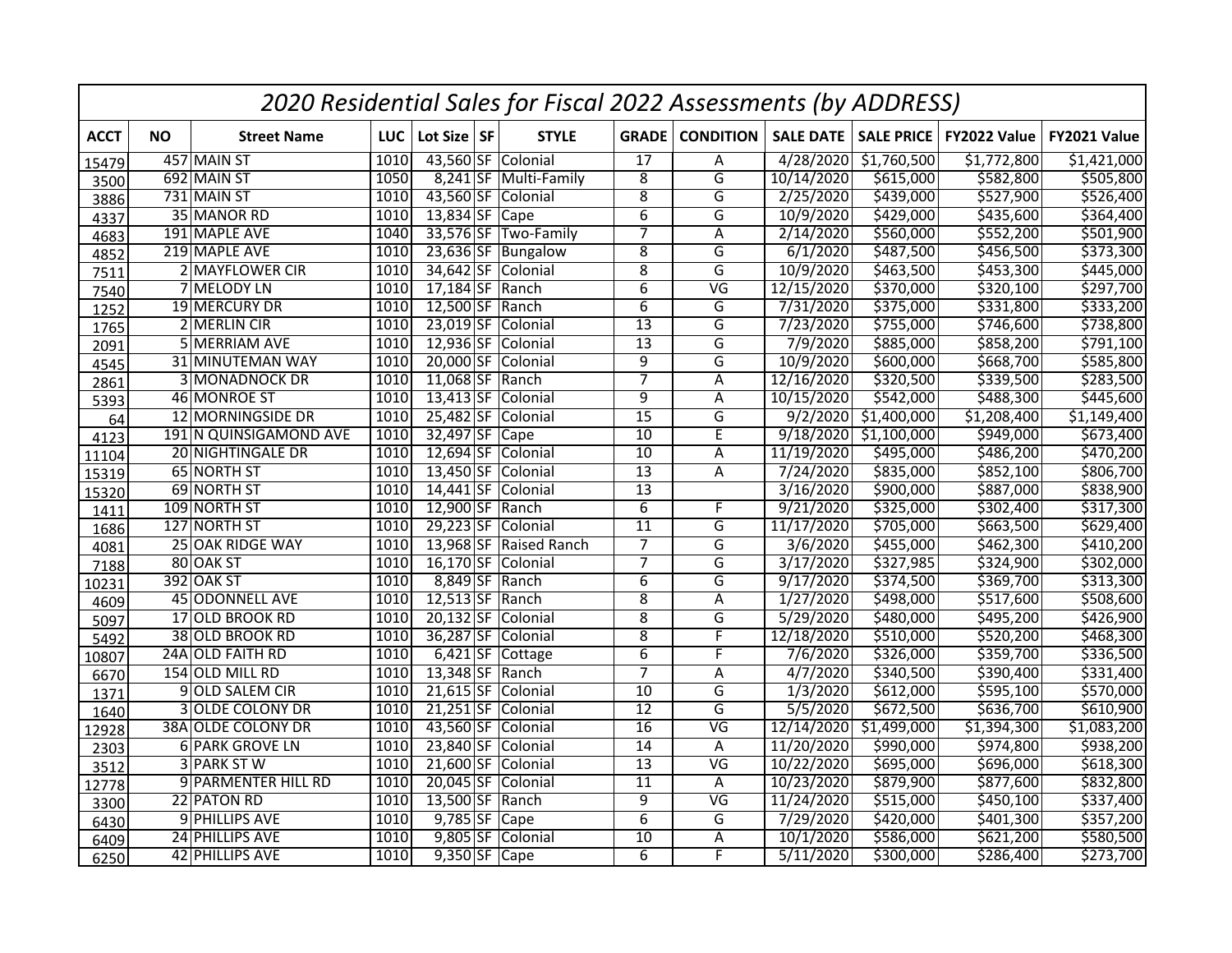|             |           |                            |      |                 | 2020 Residential Sales for Fiscal 2022 Assessments (by ADDRESS) |                 |                          |                        |                   |              |              |
|-------------|-----------|----------------------------|------|-----------------|-----------------------------------------------------------------|-----------------|--------------------------|------------------------|-------------------|--------------|--------------|
| <b>ACCT</b> | <b>NO</b> | <b>Street Name</b>         | LUC  | Lot Size SF     | <b>STYLE</b>                                                    | <b>GRADE</b>    | <b>CONDITION</b>         | <b>SALE DATE</b>       | <b>SALE PRICE</b> | FY2022 Value | FY2021 Value |
| 4130        |           | 52 PHILLIPS AVE            | 1010 | $9,125$ SF Cape |                                                                 | $\overline{7}$  | $\overline{\mathsf{VG}}$ | 3/25/2020              | \$400,000         | \$348,000    | \$316,600    |
| 8844        |           | 49 PLAINFIELD AVE          | 1010 | $5,000$ SF Cape |                                                                 | 6               | $\overline{\mathsf{VG}}$ | 11/25/2020             | \$378,000         | \$312,600    | \$260,500    |
| 13186       |           | 12 PROSPECT ST             | 1010 |                 | 37,581 SF Colonial                                              | $\overline{12}$ | $\overline{A}$           | 9/22/2020              | \$950,000         | \$823,200    | \$782,800    |
| 2254        |           | 136 PROSPECT ST            | 1010 |                 | 43,560 SF Colonial                                              | 12              | A                        | 2/4/2020               | \$810,000         | \$901,700    | \$855,100    |
| 1582        |           | 295 PROSPECT ST            | 1010 | 29,238 SF Cape  |                                                                 | $\overline{10}$ | $\overline{\mathsf{G}}$  | 7/30/2020              | \$708,000         | \$763,200    | \$677,600    |
| 1441        |           | 300 PROSPECT ST            | 1010 | 19,770 SF       | Colonial                                                        | 10              | G                        | 8/25/2020              | \$635,000         | \$636,600    | \$606,600    |
| 625         |           | 389 PROSPECT ST            | 1010 |                 | 23,170 SF Colonial                                              | $\overline{11}$ | G                        | 6/25/2020              | \$693,000         | 5673,300     | \$640,500    |
| 620         |           | 44 RAWSON HILL DR          | 1010 | 43,560 SF       | Colonial                                                        | $\overline{11}$ | $\overline{\mathsf{G}}$  | 5/7/2020               | \$682,000         | \$717,800    | \$694,700    |
| 1496        |           | 11 RED COAT RD             | 1010 | 15,000 SF       | Colonial                                                        | $\overline{10}$ | G                        | 12/7/2020              | \$495,000         | \$484,500    | \$466,200    |
| 3062        |           | 5 RICHARD AVE              | 1010 | 7,802 SF        | Colonial                                                        | $\overline{8}$  | $\overline{\mathsf{VG}}$ | 12/4/2020              | \$468,000         | \$428,000    | \$368,800    |
| 922         |           | 10 RIDGE RD                | 1010 | 20,280 SF Ranch |                                                                 | $\overline{7}$  | G                        | 9/18/2020              | \$422,800         | \$410,500    | \$394,800    |
| 14942       |           | 11 ROBERTS ST              | 1010 | 22,920 SF       | Raised Ranch                                                    | 10              |                          | 9/15/2020              | \$605,000         | 5583,100     | \$567,900    |
| 8297        |           | 15 ROBERTS ST              | 1010 | 40,024 SF       | Colonial                                                        | $\overline{12}$ | Α                        | 12/15/2020             | \$751,000         | \$675,700    | \$629,400    |
| 10715       |           | 14 ROBERTSON DR            | 1010 | $12,025$ SF     | Conventional                                                    | $\overline{9}$  | F                        | 11/16/2020             | \$428,000         | \$429,700    | \$410,300    |
| 6752        |           | 72 ROLFE AVE               | 1010 | $10,810$ SF     | Colonial                                                        | $\overline{6}$  | $\overline{A}$           | 6/19/2020              | \$290,000         | \$285,500    | \$287,300    |
| 9283        |           | 4 ROMAN DR                 | 1010 | $14,224$ SF     | Ranch                                                           | 6               | A                        | 12/29/2020             | \$360,000         | \$371,600    | \$329,700    |
| 2231        |           | 8 RUTHEN CIR               | 1010 | 16,597 SF       | Ranch                                                           | 7               | G                        | 1/3/2020               | \$440,000         | \$442,800    | \$427,200    |
| 8362        |           | 147 S QUINSIGAMOND AVE     | 1010 | $15,140$ SF     | Colonial                                                        | $\overline{6}$  | $\overline{G}$           | 11/20/2020             | \$384,000         | \$332,300    | \$284,300    |
| 10009       |           | 219-221 S QUINSIGAMOND AVE | 1010 | 19,500 SF       | Colonial                                                        | $\overline{8}$  | E                        | 6/22/2020              | \$505,000         | \$498,200    | \$445,800    |
| 11362       |           | 2 SALISBURY ST             | 1010 |                 | 1,930 SF Cottage                                                | 3               | Α                        | 2/18/2020              | \$175,000         | \$150,800    | \$139,300    |
| 2096        |           | 19 SATURN DR               | 1010 | $17,139$ SF     | Ranch                                                           | 6               | G                        | 1/30/2020              | \$449,000         | \$393,100    | \$357,000    |
| 12121       |           | 28 SAXON LN                | 1010 |                 | 23,487 SF Colonial                                              | $\overline{14}$ | Α                        | 6/30/2020              | \$785,000         | \$797,800    | \$763,400    |
| 5795        |           | 16 SENECA ST               | 1010 |                 | 13,817 SF Colonial                                              | $\overline{6}$  | A                        | 8/24/2020              | \$449,000         | \$399,100    | \$336,400    |
| 7809        |           | 6 SETON DR                 | 1010 |                 | 25,000 SF Colonial                                              | $\overline{9}$  | G                        | 9/14/2020              | \$682,000         | \$617,400    | \$590,800    |
| 847         |           | 54 SEWALL ST               | 1010 |                 | 43,560 SF Split-Level                                           | $\overline{8}$  | Α                        | 7/7/2020               | \$580,000         | \$546,400    | \$589,100    |
| 834         |           | 63 SEWALL ST               | 1010 | 43,560 SF Ranch |                                                                 | $\overline{6}$  | Α                        | 4/15/2020              | \$317,500         | \$402,100    | \$357,700    |
| 938         |           | 131 SEWALL ST              | 1010 | 43,560 SF       | $\vert$ Cape                                                    | $\overline{6}$  | Α                        | 12/1/2020              | \$392,000         | \$433,900    | \$427,500    |
| 4703        |           | 20 SHADY LANE AVE          | 1010 | 7,539 SF Cape   |                                                                 | $\overline{6}$  | G                        | 8/14/2020              | \$324,000         | \$368,200    | \$304,900    |
| 12309       |           | 4 SHANNON DR               | 1010 | $12,905$ SF     | Colonial                                                        | $\overline{10}$ | G                        | 5/14/2020              | \$585,000         | \$612,700    | \$540,100    |
| 4947        |           | 15 SHERWOOD AVE            | 1010 | $10,455$ SF     | Cape                                                            | $\overline{6}$  | G                        | 4/30/2020              | \$402,900         | \$389,400    | \$346,300    |
| 12391       |           | 6 SHERYL DR                | 1010 | 26,445 SF       | Colonial                                                        | $\overline{14}$ | A                        | 8/12/2020              | \$1,120,000       | \$1,050,000  | \$910,200    |
| 13118       |           | 4 SHETLAND WAY             | 1010 | 24,062 SF       | Colonial                                                        | $\overline{14}$ | Α                        | 12/14/2020             | \$960,000         | \$884,700    | \$830,500    |
| 1927        |           | 43 SHIRLEY RD              | 1010 | 20,708 SF       | Ranch                                                           | $\overline{6}$  | F                        | 4/15/2020              | \$330,000         | \$303,400    | \$319,000    |
| 1926        |           | 57 SHIRLEY RD              | 1010 | $21,715$ SF     | Cape                                                            | $\overline{7}$  | $\overline{\mathsf{VG}}$ | 11/9/2020              | \$495,000         | 5445,100     | \$360,700    |
| 6824        |           | 19-21 SIAS AVE             | 1010 | 10,000 SF       | Bungalow                                                        | $\overline{8}$  | G                        | 9/28/2020              | \$419,000         | \$382,300    | \$269,000    |
| 11654       |           | 5 SINCLAIR RD              | 1010 | 20,696 SF       | Colonial                                                        | $\overline{12}$ | G                        | 8/24/2020              | \$782,000         | \$713,300    | \$641,600    |
| 11642       |           | 12 SINCLAIR RD             | 1010 | 27,871 SF       | Colonial                                                        | $\overline{10}$ | $\overline{\mathsf{G}}$  | 7/15/2020              | \$869,000         | \$873,000    | \$833,200    |
| 12789       |           | 17 SLOCUM MEADOW LN        | 1010 | $21,664$ SF     | Colonial                                                        | $\overline{12}$ | Α                        | $8/\overline{10/2020}$ | \$750,000         | \$720,800    | \$696,400    |
| 3848        |           | 33 SOUTH ST                | 1040 |                 | 12,549 SF Two-Family                                            | $\overline{9}$  | $\overline{G}$           | 8/18/2020              | \$450,000         | \$468,200    | \$423,900    |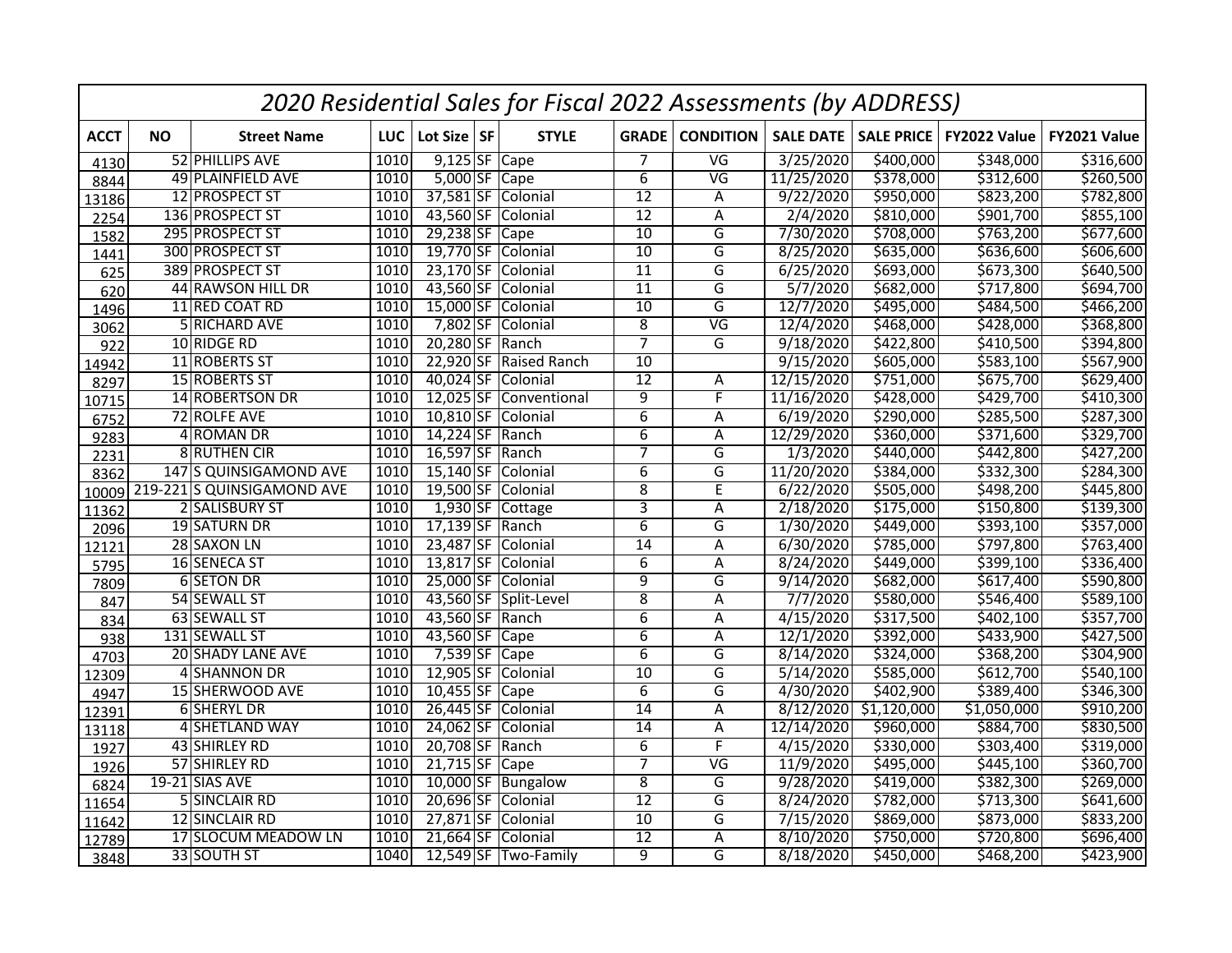|             |           |                           |      |                 | 2020 Residential Sales for Fiscal 2022 Assessments (by ADDRESS) |                 |                          |                  |                   |              |              |
|-------------|-----------|---------------------------|------|-----------------|-----------------------------------------------------------------|-----------------|--------------------------|------------------|-------------------|--------------|--------------|
| <b>ACCT</b> | <b>NO</b> | <b>Street Name</b>        | LUC  | Lot Size SF     | <b>STYLE</b>                                                    | <b>GRADE</b>    | <b>CONDITION</b>         | <b>SALE DATE</b> | <b>SALE PRICE</b> | FY2022 Value | FY2021 Value |
| 5556        |           | 148 SOUTH ST              | 1010 |                 | 43,560 SF Colonial                                              | $\overline{11}$ | $\overline{\mathsf{VG}}$ | 1/3/2020         | \$725,000         | \$769,000    | \$681,900    |
| 13376       |           | 177 SOUTH ST              | 1010 |                 | 20,405 SF Colonial                                              | 10              | A                        | 9/28/2020        | \$575,000         | \$660,300    | \$589,200    |
| 14056       |           | 183 SOUTH ST              | 1010 |                 | 43,560 SF Colonial                                              | $\overline{7}$  | Α                        | 9/9/2020         | \$535,000         | \$609,500    | \$530,000    |
| 2287        |           | 28 SPRING CIR             | 1010 | 17,694 SF Ranch |                                                                 | $\overline{6}$  | G                        | 2/18/2020        | \$312,450         | \$336,700    | \$334,000    |
| 12099       |           | 67 SPRING ST              | 1010 |                 | 19,515 SF Colonial                                              | $\overline{12}$ | G                        | 11/6/2020        | \$890,000         | \$802,500    | \$679,800    |
| 2367        |           | 88 SPRING ST              | 1010 | 43,560 SF Cape  |                                                                 | 10              | G                        | 7/28/2020        | \$775,000         | \$841,100    | \$772,500    |
| 2249        |           | 152 SPRING ST             | 1010 | 20,000 SF Cape  |                                                                 | $\overline{9}$  | G                        | 1/16/2020        | \$445,000         | \$512,800    | \$479,000    |
| 2510        |           | 325 SPRING ST             | 1010 | 35,005 SF       | Cape                                                            | $\overline{11}$ | $\overline{\mathsf{G}}$  | 1/8/2020         | \$725,000         | \$771,500    | \$714,900    |
| 5122        |           | 15 SPRUCE ST              | 1010 |                 | 9,506 SF Split-Level                                            | $\overline{7}$  | $\overline{\mathsf{VG}}$ | 5/29/2020        | \$365,000         | \$371,500    | \$337,100    |
| 6547        |           | 18 STONE AVE              | 1010 |                 | 17,319 SF Bungalow                                              | $\overline{6}$  | G                        | 12/1/2020        | \$372,000         | \$361,800    | \$324,700    |
| 10565       |           | <b>5 STONEY HILL RD</b>   | 1010 | 43,560 SF Cape  |                                                                 | $\overline{8}$  | A                        | 1/17/2020        | \$707,500         | \$784,000    | \$845,200    |
| 11766       |           | 12 STONYBROOK LN          | 1010 |                 | 22,214 SF Colonial                                              | 14              | VG                       | 9/9/2020         | \$840,000         | \$804,300    | \$652,600    |
| 1377        |           | 4 STURBRIDGE CIR          | 1010 | 20,579 SF       | Colonial                                                        | $\overline{10}$ | G                        | 11/20/2020       | \$650,000         | \$578,400    | \$550,200    |
| 5374        |           | 92 SUMMER ST              | 1010 | 13,000 SF       | Ranch                                                           | $\overline{8}$  | G                        | 11/4/2020        | \$440,800         | \$448,100    | \$382,700    |
| 3381        |           | 2 SURREY LN               | 1010 | $12,600$ SF     | Colonial                                                        | 10              | G                        | 5/6/2020         | \$495,000         | \$436,800    | \$418,700    |
| 10333       |           | 39 TANAGER DR             | 1010 | 38,738 SF       | Ranch                                                           | $\overline{6}$  | Α                        | 3/26/2020        | \$375,000         | \$418,200    | \$368,300    |
| 6625        |           | 26 TATUM RD               | 1010 | $5,000$ SF      | Colonial                                                        | $\overline{7}$  | G                        | 7/1/2020         | \$311,000         | \$281,100    | \$265,800    |
| 7615        |           | 8 TAVERN ST               | 1010 | 24,036 SF Cape  |                                                                 | $\overline{9}$  | G                        | 10/23/2020       | \$660,000         | \$653,800    | \$554,100    |
| 11185       |           | 4 THISTLE HILL DR         | 1010 | $15,091$ SF     | Colonial                                                        | $\overline{10}$ | A                        | 4/24/2020        | \$595,000         | \$553,500    | \$532,100    |
| 9647        |           | 45 THOMAS FARM CIR        | 1010 |                 | 20,476 SF Colonial                                              | $\overline{8}$  | G                        | 11/13/2020       | \$478,000         | \$448,500    | \$382,400    |
| 12254       |           | 5 TIP POND RD             | 1010 | 35,924 SF       | Colonial                                                        | $\overline{14}$ | A                        | 9/17/2020        | \$1,050,000       | \$1,098,100  | \$1,062,900  |
| 11949       |           | 27 TOBLIN HILL DR         | 1010 |                 | 16,315 SF Colonial                                              | $\overline{12}$ | G                        | 8/6/2020         | \$585,000         | \$560,100    | \$536,900    |
| 12125       |           | 7 TRAVIS RD               | 1010 |                 | 41,980 SF Colonial                                              | $\overline{13}$ | $\overline{A}$           | 7/7/2020         | \$1,075,000       | \$1,132,100  | \$1,100,300  |
| 12128       |           | 8 TRAVIS RD               | 1010 |                 | 43,560 SF Colonial                                              | $\overline{11}$ | A                        | 8/21/2020        | \$888,000         | \$918,300    | \$963,900    |
| 11778       |           | <b>10 TROWBRIDGE CIR</b>  | 1010 |                 | 26,284 SF Colonial                                              | 10              | G                        | 8/21/2020        | \$695,000         | \$676,600    | \$644,300    |
| 3676        |           | 8 TROWBRIDGE LN           | 1010 |                 | 18,760 SF Colonial                                              | $\overline{9}$  | $\overline{G}$           | 8/31/2020        | \$485,000         | \$555,700    | \$534,300    |
| 5923        |           | <b>50 TROWBRIDGE LN</b>   | 1010 |                 | 13,087 SF Colonial                                              | $\overline{10}$ | $\overline{\mathsf{G}}$  | 2/13/2020        | \$585,000         | 5523,100     | \$499,100    |
| 12185       |           | <b>3 TURNING LEAF CIR</b> | 1010 |                 | 20,000 SF Colonial                                              | 12              | G                        | 9/24/2020        | \$838,000         | \$916,900    | \$805,200    |
| 4107        |           | <b>1 TURTLE CREEK CIR</b> | 1010 |                 | 21,258 SF Colonial                                              | $\overline{12}$ | Α                        | 5/5/2020         | \$730,000         | \$745,700    | \$709,800    |
| 1086        |           | 3 VEGA DR                 | 1010 |                 | 12,668 SF Raised Ranch                                          | $\overline{6}$  | G                        | 12/4/2020        | \$454,000         | \$389,800    | \$382,300    |
| 2071        |           | 38 VEGA DR                | 1010 | 17,975 SF Ranch |                                                                 | $6\overline{6}$ | G                        | 6/26/2020        | \$415,000         | \$357,800    | \$345,700    |
| 1181        |           | 11 VENUS DR               | 1010 | 12,500 SF Ranch |                                                                 | $\overline{6}$  | G                        | 10/8/2020        | \$385,000         | \$327,900    | \$319,800    |
| 1294        |           | 34 VENUS DR               | 1010 |                 | 21,800 SF Colonial                                              | $\overline{9}$  | Α                        | 7/9/2020         | \$512,500         | \$493,300    | \$497,800    |
| 8372        |           | 23 VILLA RD               | 1010 | 10,000 SF Ranch |                                                                 | $\overline{6}$  | F                        | 5/14/2020        | \$315,000         | \$295,700    | \$289,900    |
| 1540        |           | 8 VISTA DR                | 1010 | 9,420 SF Ranch  |                                                                 | $\overline{7}$  | G                        | 1/24/2020        | \$344,500         | \$356,700    | \$346,500    |
| 3814        |           | 30 WALNUT ST              | 1010 |                 | 27,500 SF Colonial                                              | $\overline{7}$  | A                        | 7/27/2020        | \$400,000         | \$409,000    | \$346,700    |
| 4103        |           | 99 WALNUT ST              | 1010 |                 | 43,560 SF Colonial                                              | 9               | G                        | 7/31/2020        | \$655,000         | \$694,100    | \$555,700    |
| 6014        |           | 136 WALNUT ST             | 1010 |                 | 17,573 SF Raised Ranch                                          | $\overline{7}$  | A                        | 8/31/2020        | \$417,000         | \$444,800    | \$415,400    |
| 6097        |           | 144 WALNUT ST             | 1010 |                 | 21,031 SF Raised Ranch                                          | 7               | A                        | 8/31/2020        | \$410,000         | \$418,000    | \$378,600    |